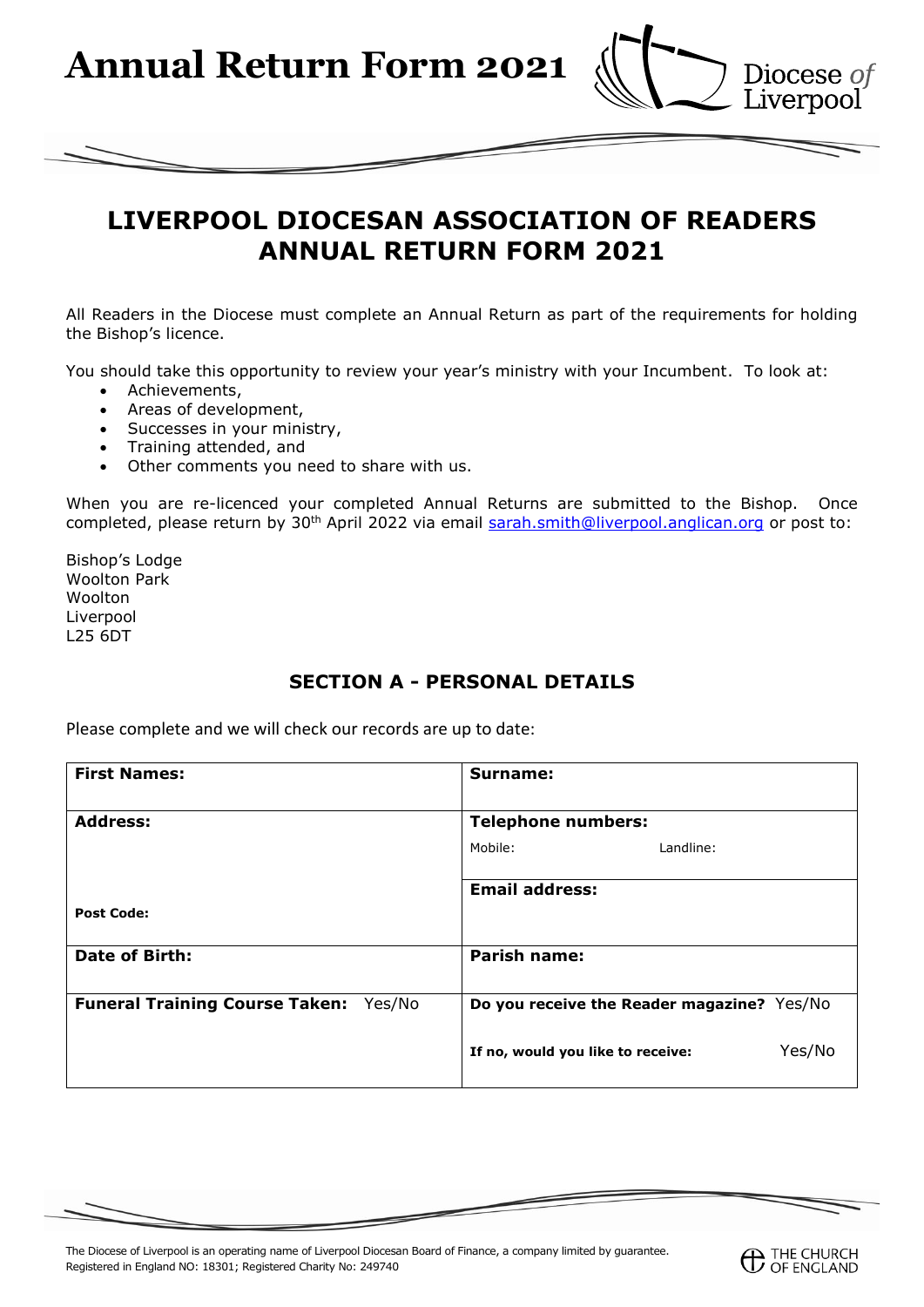# **SECTION B: MINISTRY IN YOUR OWN PARISH**

Please give information about your ministry during the past twelve months under the following headings:

- 1. Approximate number of sermons preached:
- 2. Have you had full or shared responsibility for any church service: Yes / No
- 3. Do you have any specific responsibility for ministry within your parish and if so, what?
- 4. In addition to your preaching/teaching role, what other roles do you perform?
- 5. How many funerals have you taken in the past 12 months?

## **SECTION C: MINISTRY OUTSIDE YOUR PARISH**

### **In the past 12 months**:

- 1. How often have you preached in a Church other than your own?
- 2. If you haven't preached in another Church, would you like the opportunity to do so?
- 3. Have you preached/led services during an interregnum in your own church?
- 4. Have you preached/led services during an interregnum in other Churches?

### **SECTION D: TRAINING AND DEVELOPMENT**

1. Reader Events attended?

|                                            | <b>Yes</b> | <b>No</b> |
|--------------------------------------------|------------|-----------|
| A.G.M. and Annual Admission Service (Sept) |            |           |
| Deanery Reader Chapter Meetings            |            |           |
| Reader Conference (November)               |            |           |
| Reader Study Evenings                      |            |           |
| Other Lifelong Learning Training           |            |           |
| Other relevant training:                   |            |           |
|                                            |            |           |

If any of the answers above were **NO**, is there some way in which these events could have been made more accessible to you?